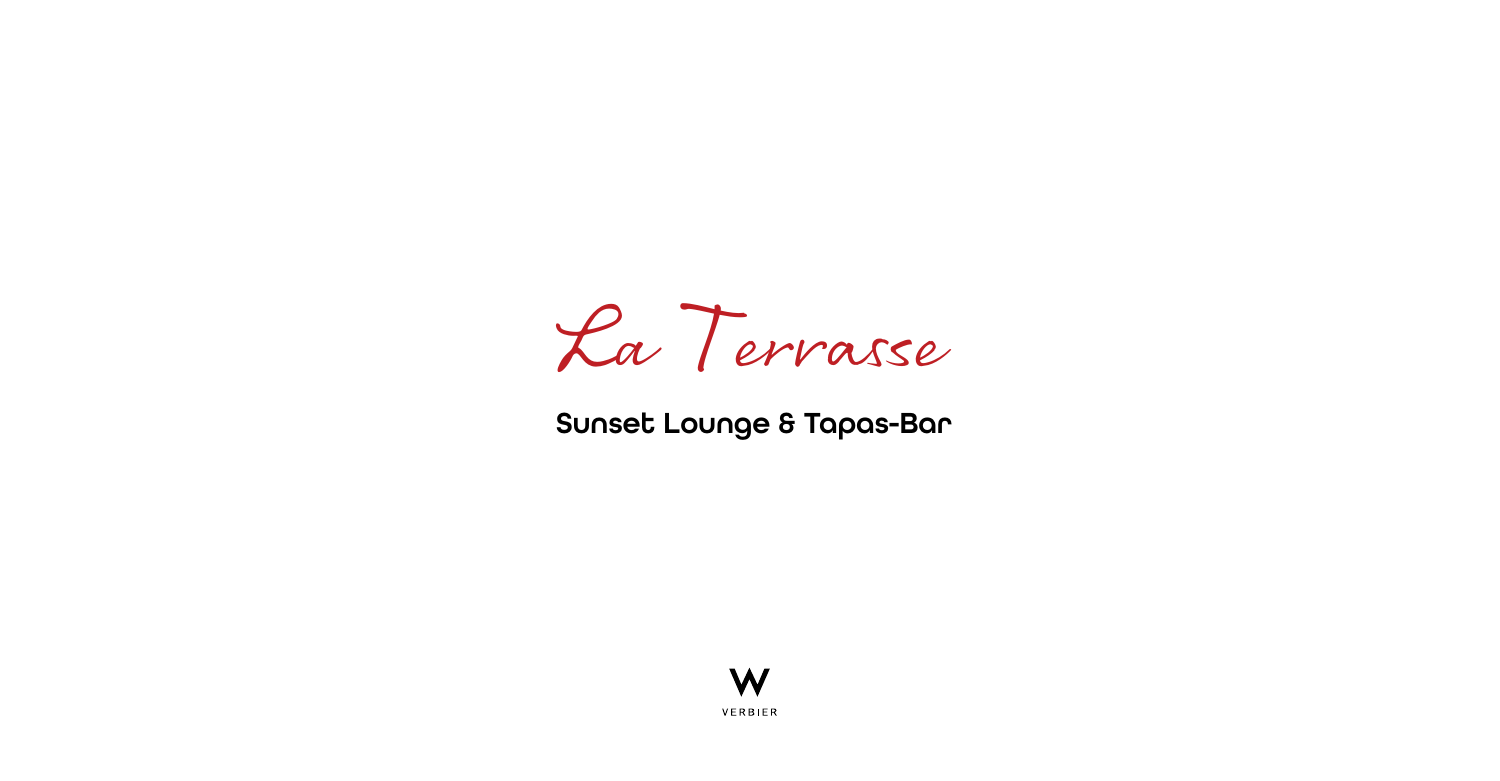## **IN THE MOOD FOR FOOD?**

#### **BITES**

Savoury classic bites, perfectly paired to bring you the best of Barcelona's essence.

| HOMEMADE MARINATED OLIVES<br>Citrus, garlic, thyme, rosemary<br>(V) | 8  |
|---------------------------------------------------------------------|----|
| IBERIAN HAM (50gr) & PAN CON TOMATE<br>P. 2.7                       | 36 |
| PATATAS BRAVAS<br>Flat-leaf parsley, aioli, tomato sauce<br>2, 4    | 20 |
| <b>IBERIAN HAM CROQUETAS</b><br>1, 2, 4, 7                          | 22 |
| <b>FRIED BABY SQUID</b><br>Squid ink mayonnaise<br>2, 4, 5, 8, 9    | 24 |
| W MOLETTE<br>Chicken and oven roasted pear<br>2, 4, 7               | 2Ο |
|                                                                     |    |

### SUMMER BIKINI EDITION

Bikini sandwiches are well known in Barcelona. We have decided to take over this tradition this summer and bring you a different and twisted selection.

| TRUFFLE, MIX OF SWISS CHEESES, IBERIAN HAM<br>P, 2, 4, 7     | 26 |
|--------------------------------------------------------------|----|
| CARBONARA<br>Guanciale, Padano<br>P. 2. 4.7                  | 22 |
| SMOKED AUBERGINE & APPLE ALIOLI<br>V, 2, 4                   | 20 |
| NUTELLA AND RASPBERRY<br>2, 4, 7, 10, 13                     | 19 |
| <b>DULCES</b>                                                |    |
| <b>TORRIJAS</b><br>Homemade vanilla ice cream<br>2, 4, 7, 10 | 18 |
| CREMA CATALANA<br>2, 4, 7, 10                                | 16 |

*NUTRITIONAL INFORMATION: (V) = Vegetarian - (P) = Pork*

*ALLERGENS: 1. Celery / 2. Gluten / 3. Shellfish / 4. Egg / 5. Fish / 6. Lupine / 7. Milk / 8. Mollusk 9. Mustard / 10. Nuts / 11. Peanut / 12. Sesame / 13. Soy / 14. Sulfur dioxide*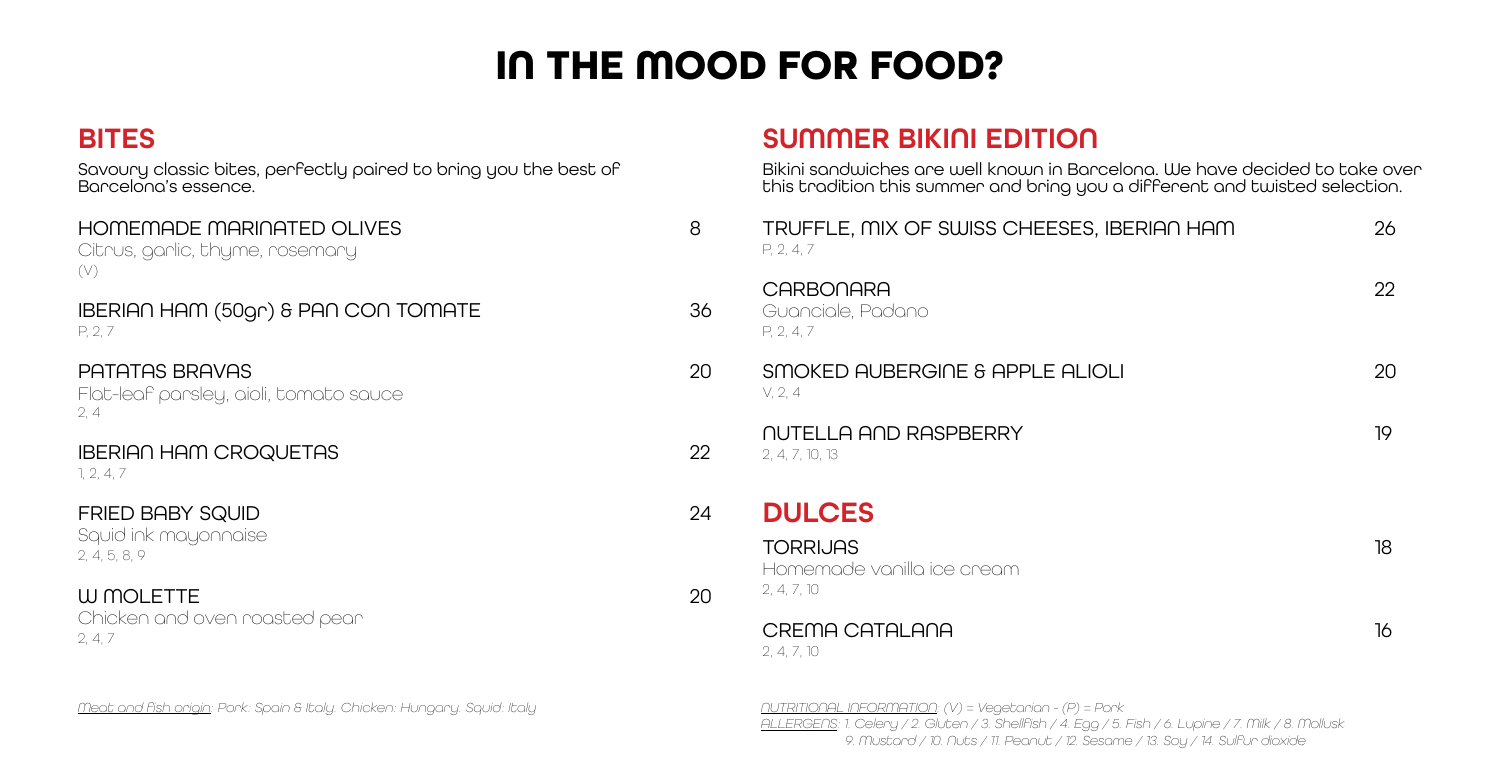# **THIRSTY?**

| SIGNATURE DRINKS<br>No better combination for our bites than our Signature drinks. Our own<br>Alpine Sangria version 8 the best of Spanish beers are here all summer long. |             |             |  |  |  |
|----------------------------------------------------------------------------------------------------------------------------------------------------------------------------|-------------|-------------|--|--|--|
| DRAFT BEER, ESTRELLA GALICIA<br>Blond, Spain                                                                                                                               | 33 Cl<br>8  |             |  |  |  |
| <b>GET YOUR PUNCH</b><br>CLASSIC SANGRIA                                                                                                                                   | 20 Cl<br>14 | 50 Cl<br>28 |  |  |  |
| ALPINE FLORAL SANGRIA                                                                                                                                                      | 14          | 28          |  |  |  |
| <b>WINES</b>                                                                                                                                                               |             |             |  |  |  |
| <b>WHITE</b>                                                                                                                                                               | 10 Cl       | Bt.         |  |  |  |
| Verdejo<br>Bodegas Shaya, Rueda, Spain                                                                                                                                     | 16          | 75          |  |  |  |
| Albarino, Camino del Pelegrino<br>Pazo Senorans, Rias Baixas, Spain                                                                                                        | 18          | 95          |  |  |  |
| Chardonnay Torres Sons de Prades<br>Bodegas Torres, Catalonia, Spain                                                                                                       |             | 125         |  |  |  |

| <b>BUBBLES</b>                                        | 10 CI | Btl |
|-------------------------------------------------------|-------|-----|
| Cava Gran Reserva Bio<br>Alta Alella Mirgin, Spain    | 16    | 80  |
| Louis Roederer Brut<br>Champagne, France              | 22    | 140 |
| RED                                                   | 10 CI | Btl |
| El Camino<br>Bodegas Nekeas, Navarra, Spain           | 14    | 65  |
| Hado<br>Bodegas Pujanza, Rioja, Spain                 | 16    | 85  |
| Una Cepa<br>Bodegas Valdueno, Ribena del Dueno, Spain |       | 125 |
| <b>ROSÉ</b>                                           | 10 CI | Btl |
| IGP Méditerrannée                                     | 8     | 50  |

*All prices are in CHF - Swiss Francs all taxes included*